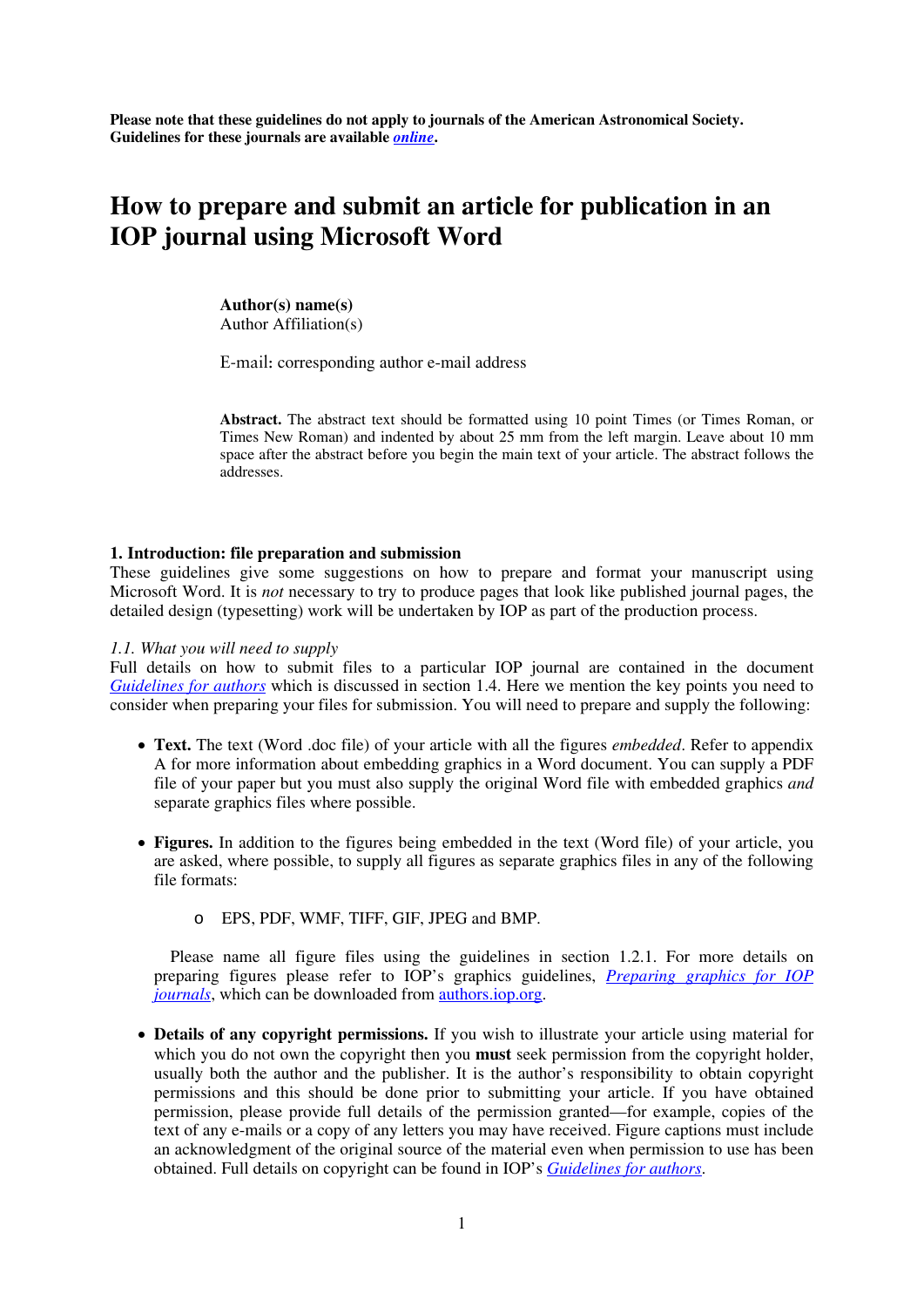#### *1.2. Naming your files*

Please name all your files, both figures and text as follows.

- use only characters from the set a to z, A to Z, 0 to 9 and underscore  $\Box$ ;
- do not use spaces in file names;
- include an extension to indicate the file type (e.g., .doc, .txt, .eps, etc);
- $\bullet$  do not use any accented characters; for example, à, ê, ñ, ö,  $\circ$ , etc because these can cause difficulties when processing your files.

*1.2.1. Naming your figure files.* In addition to the above points, please give each figure file a name which is the same as the figure it contains; for example, figure1.eps, figure2.tif, figure2a.gif etc. If the figure file contains a figure with multiple parts, for example figure 2(a) to 2(e), give it a name such as figure2a\_2e.jpg, and so forth.

## *1.3. Submitting your article files to an IOP journal*

For most IOP journals you send your files directly to us by web, e-mail or FTP; however, there are a number of exceptions to this. For certain IOP journals you need to send your files to a different institution or to an external editor. How to find the submission address for a particular journal is discussed in section 1.4, below.

#### *1.4. Where to send your files*

Full details of how to submit files to a particular IOP journal are contained in the document *[Guidelines](http://authors.iop.org/atom/help.nsf/0/BB0C7FB81A28560B8025701F005AA63E?OpenDocument)  [for authors](http://authors.iop.org/atom/help.nsf/0/BB0C7FB81A28560B8025701F005AA63E?OpenDocument)* which can be accessed online by going to [authors.iop.org.](http://authors.iop.org) From this document's table of contents, select the 'How to submit' link to access full details of the submission address for a particular journal.

## **2. The title, author list and abstract**

#### *2.1. The title*

The first letter of the title should be capitalized with the rest in lower case. The title should be formatted using 17 point Times Bold, flush left and unjustified, and you should leave 28 mm of space above, and 10 mm below, the title. Many database systems used in literature searches rely heavily on the content of titles and abstracts to identify relevant articles so great care should be taken in constructing both.

## *2.2. Running heads*

The title of your article should be used as the running head of your article. If the title is too long, please use a short version of the title that can also be used in the final print version of your article.

## *2.3. Author list*

Include all authors in a single list. The style for the names is: initials (without full stops) or forenames and family name, each author's name separated with a comma, precede the final name with 'and' (see the example in section 2.4). Chinese-style names should be typed as the author wishes his/her name to appear in print.

#### *2.4. Addresses and footnotes*

The addresses of the authors' affiliations follow the list of authors. If the authors are at different addresses, numbered superscripts should be used after each family name to indicate his/her address. The numbered superscripts should *not* be inserted using Word's footnote command because this will place the reference in the wrong place—at the bottom of the page (or end of the document) rather than next to the address. A footnote, linked to the author, should be used to indicate an alternate address or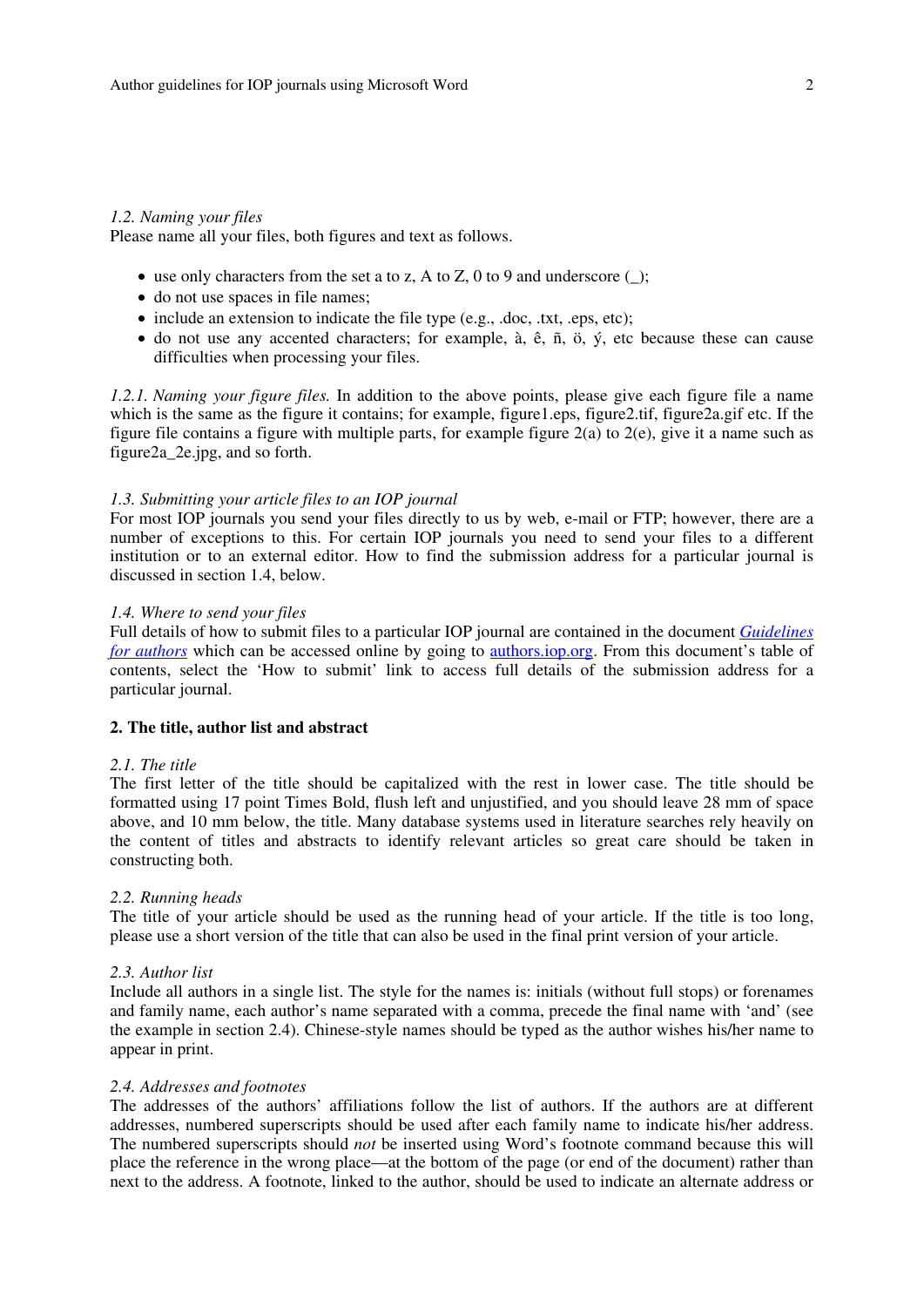the author to whom correspondence should be addressed. Ensure that numbered superscripts used to link author names and addresses start at 1 and continue on to the number of affiliations. Do not add any footnotes until all the author names are linked to the addresses. For example, to format

## **G** M Douglas<sup>1,3</sup>, J E Thomas<sup>1,4</sup> and A J Cox<sup>2,5</sup>

where there are three addresses, you should insert superscripts 1, 2 and 3 to link family names to addresses and then insert *footnotes* 4 and 5. Note that the first footnote in the main text will now be number 6.

#### *2.5. E-mail addresses*

These may be added after the authors' addresses.

#### *2.6. The abstract*

The abstract follows the addresses and should give readers concise information about the content of the article and indicate the main results obtained and conclusions drawn. It should be self-contained with no reference to figures, tables, equations or bibliographic references and should not normally exceed 200 words. The abstract should normally be restricted to a single paragraph.

## *2.7. Keywords*

Keywords should be provided for submissions to *Measurement Science and Technology*, *Physical Biology*, *Physiological Measurement* and both parts of *Journal of Optics*. Add these as a new paragraph after the abstract.

#### *2.8. Subject classification numbers*

Physics and Astronomy Classification System (PACS) codes or Mathematics Subject Classification (MSC) scheme numbers should come immediately after the abstract. Classification codes can greatly help in the choice of suitable referees and allocation of articles to subject areas. For *Inverse Problems* and *Nonlinearit*y you may use *either* PACS *or* MSC codes.

*2.8.1. Information on PACS and MSC.* For more information on PACS and MSC see

- **MSC:** *[http://www.ams.org/msc](http://www.ams.org/msc )*
- **PACS:** *<http://www.aip.org/pacs>*

*2.8.2. Submitted to.* The full title of the journal submitted to can be inserted on a new line after any classification numbers; although this information is helpful, it is not essential.

#### **3. Formatting the text**

The text may be divided into sections, subsections and, where necessary, subsubsections.

## *3.1. Fonts*

Please format the text of your article using a 'Times' font at a size of 11 points. Note that you may need to use 'Times Roman' or 'Times New Roman' depending on the fonts installed on your computer.

## *3.2. Formatting sections, subsections and subsubsections*

The first section is normally an introduction, which should state clearly the object of the work, its scope and the main advances reported, with brief references to relevant results by other workers.

*3.2.1. Style, spacing and numbering.* Table 1 shows our preferred format for section headings.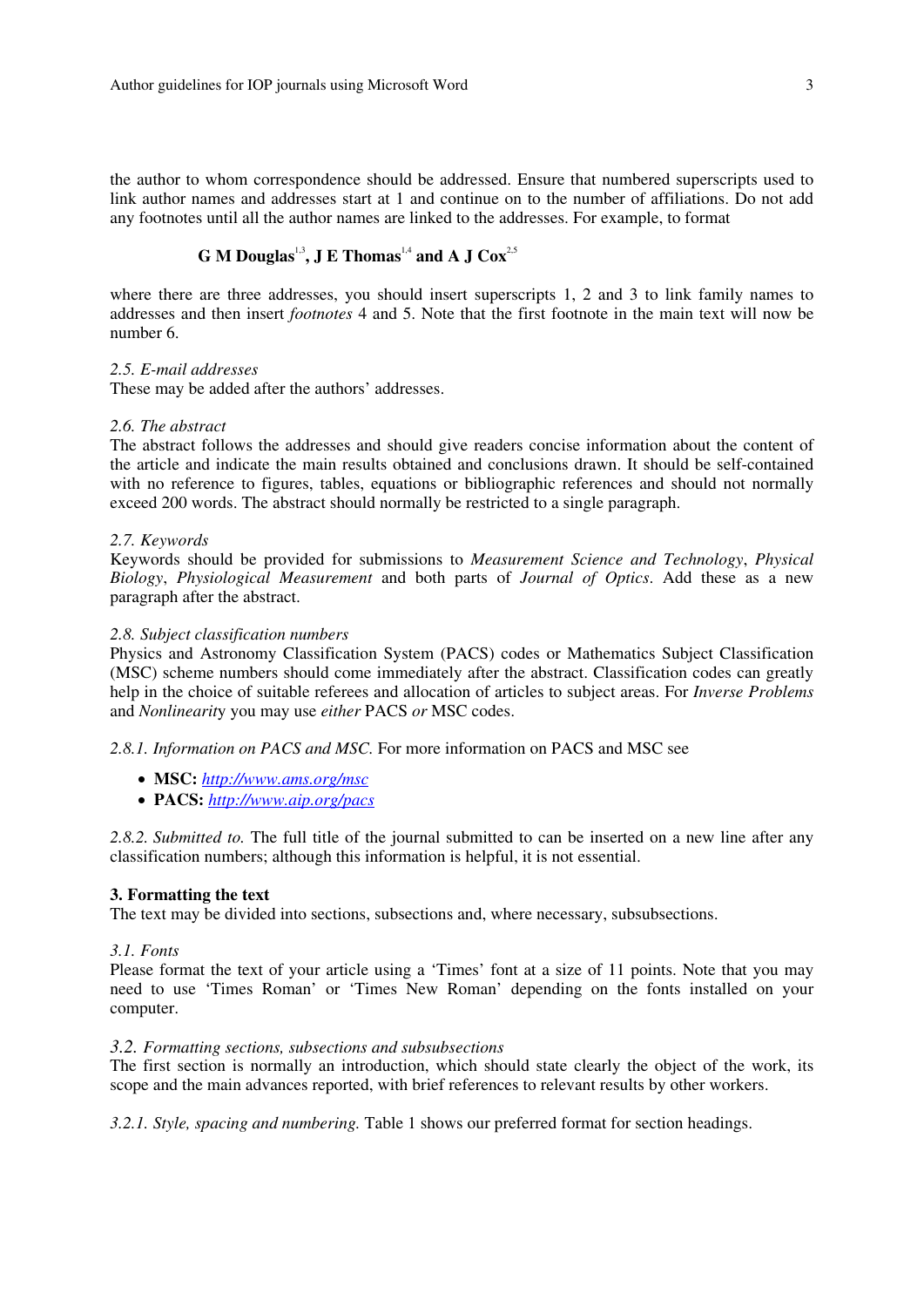|            | Numbering                         | Font                  | Spacing                                                                                             |
|------------|-----------------------------------|-----------------------|-----------------------------------------------------------------------------------------------------|
| Section    | 1., 2., 3., etc                   | 11 point Times bold   | 1 line space before a section<br>No additional space after a<br>section heading                     |
| Subsection | $2.1., 2.2., 2.3.,$ etc           | 11 point Times Italic | 1 line space before a<br>subsection<br>No space after a subsubsection<br>heading                    |
|            | Subsubsection 2.3.1., 2.3.2., etc | 11 point Times Italic | Subsubsections should end<br>with a full stop (period) and<br>run into the text of the<br>paragraph |

**Table 1.** Formatting sections, subsections and subsubsections.

## *3.3. Acknowledgments*

If you wish to acknowledge assistance or encouragement from colleagues, special work by technical staff or financial support from organizations you should do so in an unnumbered 'Acknowledgments' section immediately following the last numbered section of the article.

## *3.4. Appendices*

Technical detail that it is necessary to include, but that interrupts the flow of the article, may be included as an appendix. Appendices should be included at the end of the main text of the article, after the acknowledgments but before the reference list. If there are two or more appendices they should be called Appendix A, Appendix B, etc. Numbered equations will be in the form  $(A.1)$ ,  $(A.2)$ , etc, figures will appear as figure A1, figure B1, etc and tables as table A1, table B1, etc.

## *3.5. Some style points*

It will help readers if your article is written in a clear, consistent and concise manner. The Production Department at IOP will try to make sure that your work is presented to readers in the best possible way without sacrificing the individuality of your writing. Some recommended points to note, however, are the following.

- Please use 'ize' endings rather than 'ise' (diagonalize, renormalization, minimization, etc), however, there are some common exceptions to this, for example: devise, promise and advise.
- English spellings are mandatory (colour, flavour, behaviour, tunnelling, artefact, focused, focusing, fibre, etc) *except* in the following journals where *either* American *or* English spellings are acceptable: *Physical Biology*, *Smart Materials and Structures* and *Journal of Micromechanics and Microengineering*.
- The words table and figure should be written in full and **not** abbreviated.

Please check your article carefully for accuracy, consistency and clarity before submission. Remember that your article will be read by many people whose native language is not English and who may not therefore be aware of many of the subtle meanings of words or idiomatic phases present in the English language. It therefore helps if you try to keep sentences as short and simple as possible.

## *3.6. Footnotes*

Footnotes should be only be used when essential, and if required should be used only for brief notes that do not fit conveniently into the text.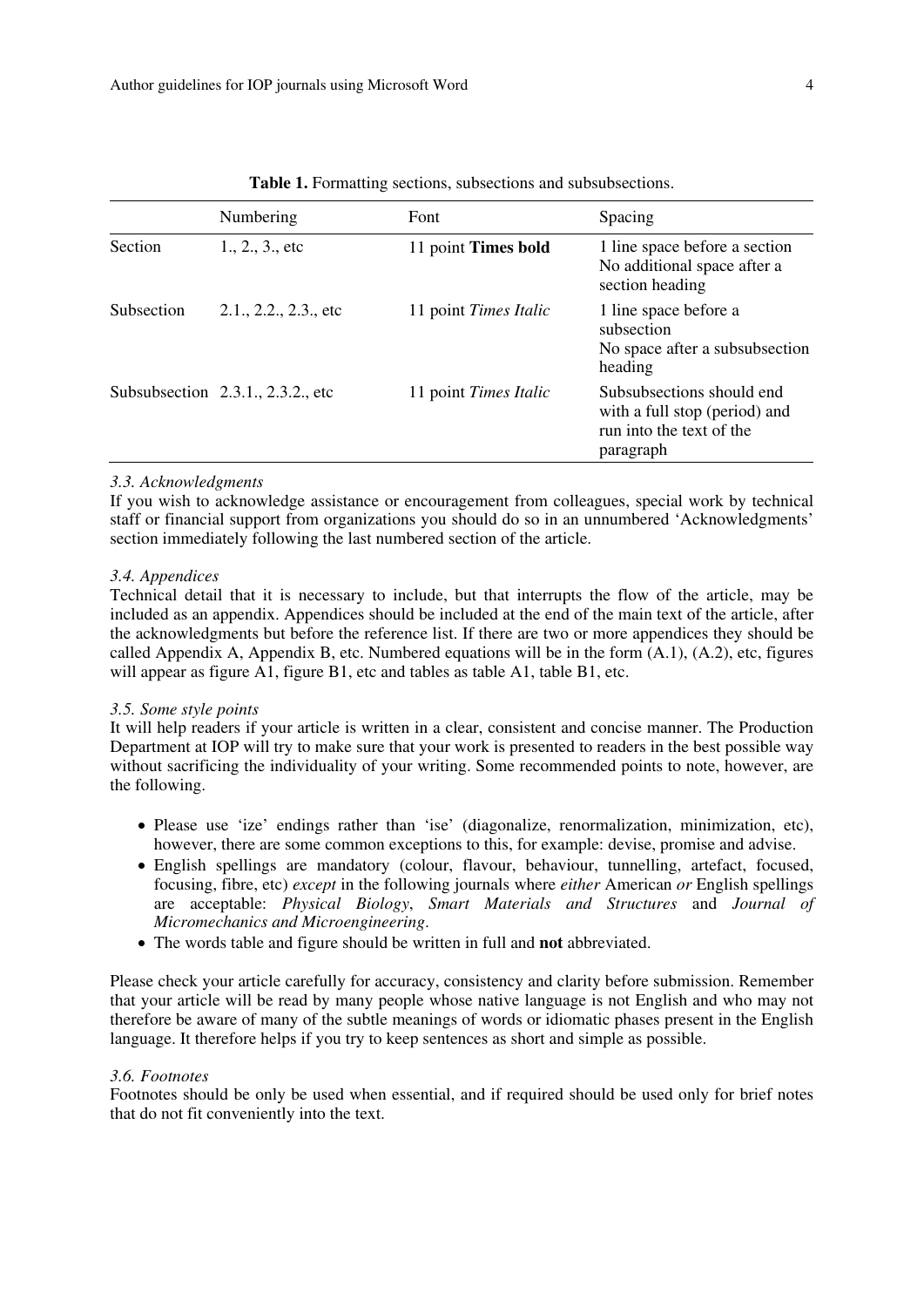#### **4. Figures**

Each figure should have a brief caption describing it and, if necessary, a key to interpret the various lines and symbols on the figure. Aim to keep the lettering on figures to a minimum and include as much detail as necessary in the captions.

#### *4.1. IOP graphics guidelines*

Separate guidelines on preparing figure files, *[Preparing graphics for IOP journals](http://authors.iop.org/atom/help.nsf/A9319940C9BB0E6B80257020002E618F/$File/IOPgraphicsguidelines.pdf)*, can be downloaded fro[m authors.iop.org.](http://authors.iop.org) 

#### *4.2. Figure captions/numbering*

Captions should be placed below (or next to) the figure and should finish with a full stop (period). Figures should be numbered sequentially—'Figure 1', 'Figure 2', and should be cited in the text as 'figure 1', 'figure 2'.

#### *4.3. Supplying figure files*

Please note that all figures must be embedded within the text (Word document) of your article *and* supplied as separate figure files in any one of the acceptable file formats listed in section 1.1 (you can, of course, use any combination of the supported formats). See appendix A and IOP's graphics guidelines, *Preparing graphics for IOP journals*, for detailed instructions*.*

#### *4.4. Text in figures*

Do not put a title or caption detail in the figure file; any description should be placed in the figure caption. Please refer to IOP's graphics guidelines, *Preparing graphics for IOP journals*, for more specific information about fonts/text in EPS figure files.

## *4.5. Scaling of line widths and text*

You should note that as part of the production and typesetting processes, figures may be resized to fit the design of the journal. Scaling of graphics will, of course, affect line thickness and text size in the figures. To achieve the best results you are advised to prepare your figures at approximately the size they will be reproduced in the journal. Refer to recent printed or electronic copies of the appropriate journal to determine the size at which figures are typically reproduced.

#### *4.6. Naming your graphics files*

Please follow the file naming guidelines in section 1.2.1 and give each graphics file a name which *easily identifies the content*. For example: Figure1.eps, Figure2a.tif, Figure2b.tif rather than long descriptive names such as deltacurvevariation.eps.

## *4.7. Colour illustrations*

Use of colour in the *online* version of your article is free and you are strongly encouraged to make good use of colour where it will help readers of your article. The use of colour in figure files is discussed in IOP's graphics guidelines, *Preparing graphics for IOP journals*, but please remember that *colour in the print version usually has to be paid for*.

#### *4.8. Positioning figures*

Individual figures should normally be centred. It is also more convenient for referees of your article if figures are placed as close as possible, and ideally after, the point where they are first mentioned in the text. If necessary, figures and their captions can be grouped together at the end of the article.

#### *4.9. Figures in parts*

If a figure has parts these should be clearly labelled as (a), (b), (c) etc on the figure. Parts should not have separate captions, but the caption should describe the different parts.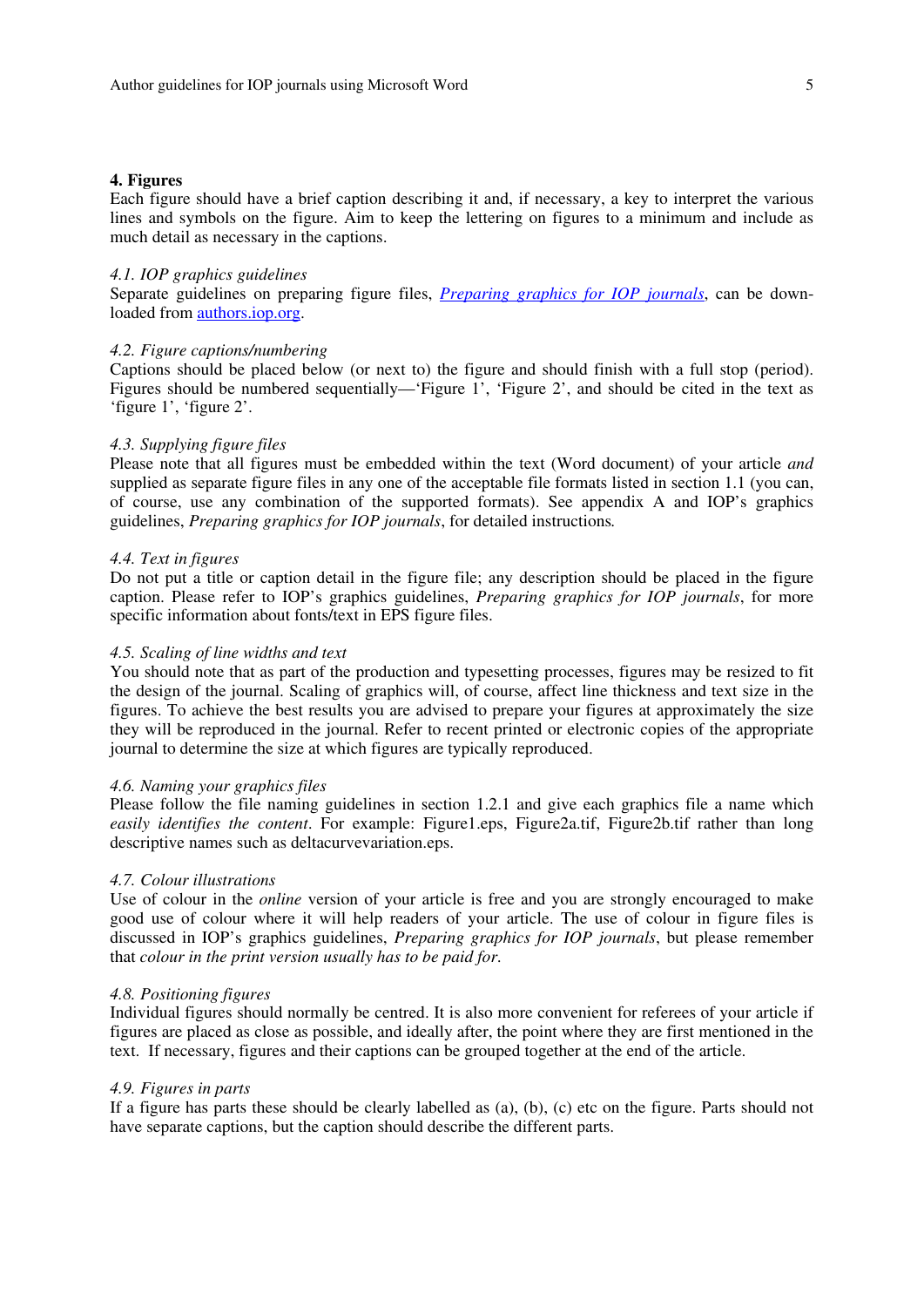## **5. Supplementary data**

All of our journals encourage authors to submit supplementary data attachments to enhance the online versions of published articles. Supplementary data enhancements typically consist of video clips, animations or data files, tables of extra information or extra figures. They can add to the reader's understanding and present results in attractive ways that go beyond what can be presented in the print version of the journal. The printed journal remains the archival version, and supplementary data items are supplements which enhance a reader's understanding of the article but are not essential to that understanding. For electronic-only journals, supplementary data attachments may be used to convey essential information. Further guidelines on supplementary data are contained in IOP's *[Guidelines for](http://authors.iop.org/atom/help.nsf/0/BB0C7FB81A28560B8025701F005AA63E?OpenDocument)  [authors](http://authors.iop.org/atom/help.nsf/0/BB0C7FB81A28560B8025701F005AA63E?OpenDocument)* which can be accessed online by going to authors.jop.org and selecting the 'Supplementary' data' link in the table of contents.

## **6. Tables**

#### *6.1. Positioning tables*

Tables should be centred unless they occupy the full width of the page.

## *6.2. Table captions/numbering*

Captions should be placed at the top of the table and should finish with a full stop (period). Narrow captions should be centred, longer captions simply typed as a paragraph. Tables should be numbered sequentially—'Table 1', 'Table 2', and should be cited in the text as 'table 1', 'table 2'.

#### *6.3. Rules in tables*

Tables should have only horizontal rules and no vertical ones. Generally, only three rules should be used: one at the top of the table, one at the bottom, and one to separate the entries from the column headings.

## *6.4. Example*

Because tables can take so many forms, it is difficult to provide detailed guidelines; however, the following example (and other tables in these guidelines) demonstrates our preferred style.

| Table 2. A simple table. |  |  |  |  |  |  |  |
|--------------------------|--|--|--|--|--|--|--|
| Velocity $(ms^{-1})$     |  |  |  |  |  |  |  |
| 23.56                    |  |  |  |  |  |  |  |
| 34.64                    |  |  |  |  |  |  |  |
| 23.76                    |  |  |  |  |  |  |  |
|                          |  |  |  |  |  |  |  |

#### *6.5. Notes to tables*

If you wish to format a table so that it contains notes (table footnotes) to the entries within the body of the table these notes should be formatted using alphabetic superscripts i.e.  $a$ ,  $b$ ,  $c$ . Notes should be placed at the bottom of the table; one convenient method is to create an empty row at the bottom of the table to contain them. Merge the cells to give you a single cell the width of the table. Table notes should be 10 point Times Roman. Each note should be on a separate line.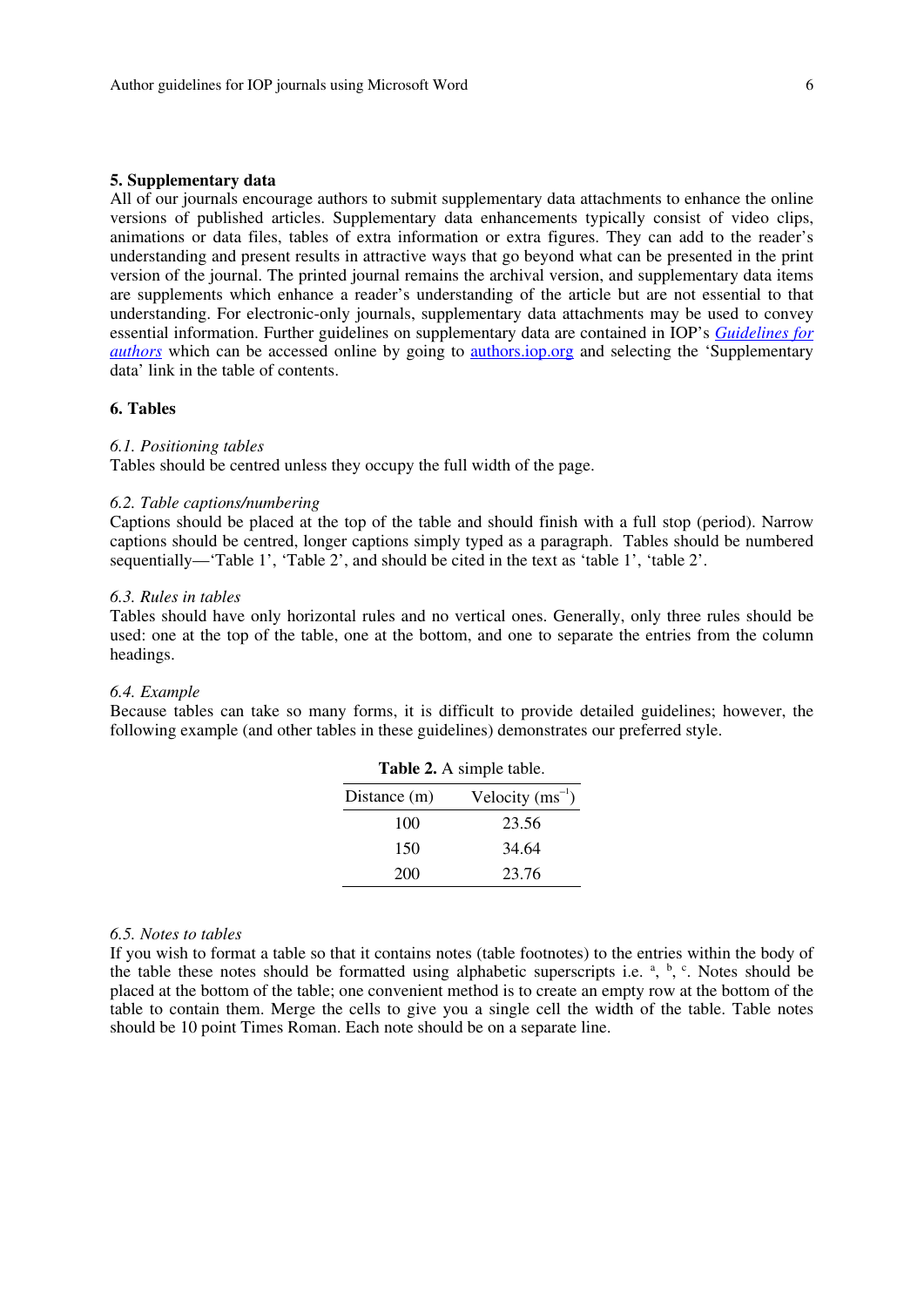|                | <b>Thickness</b>                                                 |              | Separation energies |                     |  |  |
|----------------|------------------------------------------------------------------|--------------|---------------------|---------------------|--|--|
| <b>Nucleus</b> | $(mg cm^{-2})$                                                   | Composition  | $\gamma$ , n (MeV)  | $\gamma$ , 2n (MeV) |  |  |
| $181$ Ta       | $19.3 \pm 0.1^{\circ}$                                           | Natural      | 7.6                 | 14.2                |  |  |
| $^{208}Pb$     | $3.8 \pm 0.8$ °                                                  | 99% enriched | 7.4                 | 14.1                |  |  |
| $^{209}$ Bi    | $2.6 \pm 0.01$ °                                                 | Natural      | 7.5                 | 14.4                |  |  |
|                | <sup>a</sup> Notes are referenced using alphabetic superscripts. |              |                     |                     |  |  |

Table 3. A table with headings spanning two columns and containing notes<sup>a</sup>.

**b** Self-supporting.

<sup>c</sup> Deposited over Al backing.

## **7. Equations and mathematics**

Mathematics should be prepared using Word's built-in 'Equation Editor' or the full MathType product.

### **Avoid 'Insert Symbol'**

Please *avoid* using Word's 'Insert Symbol' command. Symbols inserted in this way may not appear in the PostScript and PDF file of your article—they often 'drop out'. Instead, for example, to type Greek characters, type the corresponding Latin character (e.g., 'a' for  $\alpha$ ) and manually change the font to Symbol using  $F_{\text{Qrm}} \to \overline{F}_{\text{Ont}}$  and then select 'Symbol' font.

## *7.1. Fonts in Equation Editor (or MathType)*

Make sure that your Equation Editor or MathType fonts, including sizes, are set up to match the text of your document. Please refer to appendix B for more information.

## *7.2. Points of style*

*7.2.1. Vectors.* Bold italic characters is our preferred style but you may use any standard notation; for example, any of these styles for vectors is acceptable:

'the vector cross product of *a* and *b* is given by *a b*…', or 'the vector cross product of **a** and **b** is given by **a b**…', or the vector cross product of  $\vec{a}$  and  $\vec{b}$  is given by  $\vec{a}$   $\vec{b}$  ...,  $\vec{c}$  the vector cross product of  $\vec{a}$  and  $\vec{b}$  is given by  $\vec{a}$   $\vec{b}$  ...,

## *7.2.2. Roman and italic in mathematics.*

- Use a Roman d for a differential d, for example,  $\tan \theta = dy/dx$ .
- Use a Roman e for an exponential e; for example,  $v = e^x$ .
- Use a Roman i for the square root of  $-1$ ; e.g.,  $i = \sqrt{-1}$ .
- Certain other common mathematical functions, such as cos, sin, det and ker, should appear in Roman type.
- Subscripts and superscripts should be in Roman type if they are labels and italic if they are variables or characters that take values. For example in the equation  $\varepsilon_m = -g\mu_n Bm$ , *m*, the *z* component of the nuclear spin, is italic because it can have different values whereas n is Roman because it is a label meaning nuclear.

## *7.3. Alignment of mathematics*

If your article is accepted for publication the mathematical content will be carefully typeset during the production process to the standard and style of IOP journals. Therefore, for the initial submission, you may simply centre all equations. Long equations that need to be continued on subsequent lines, should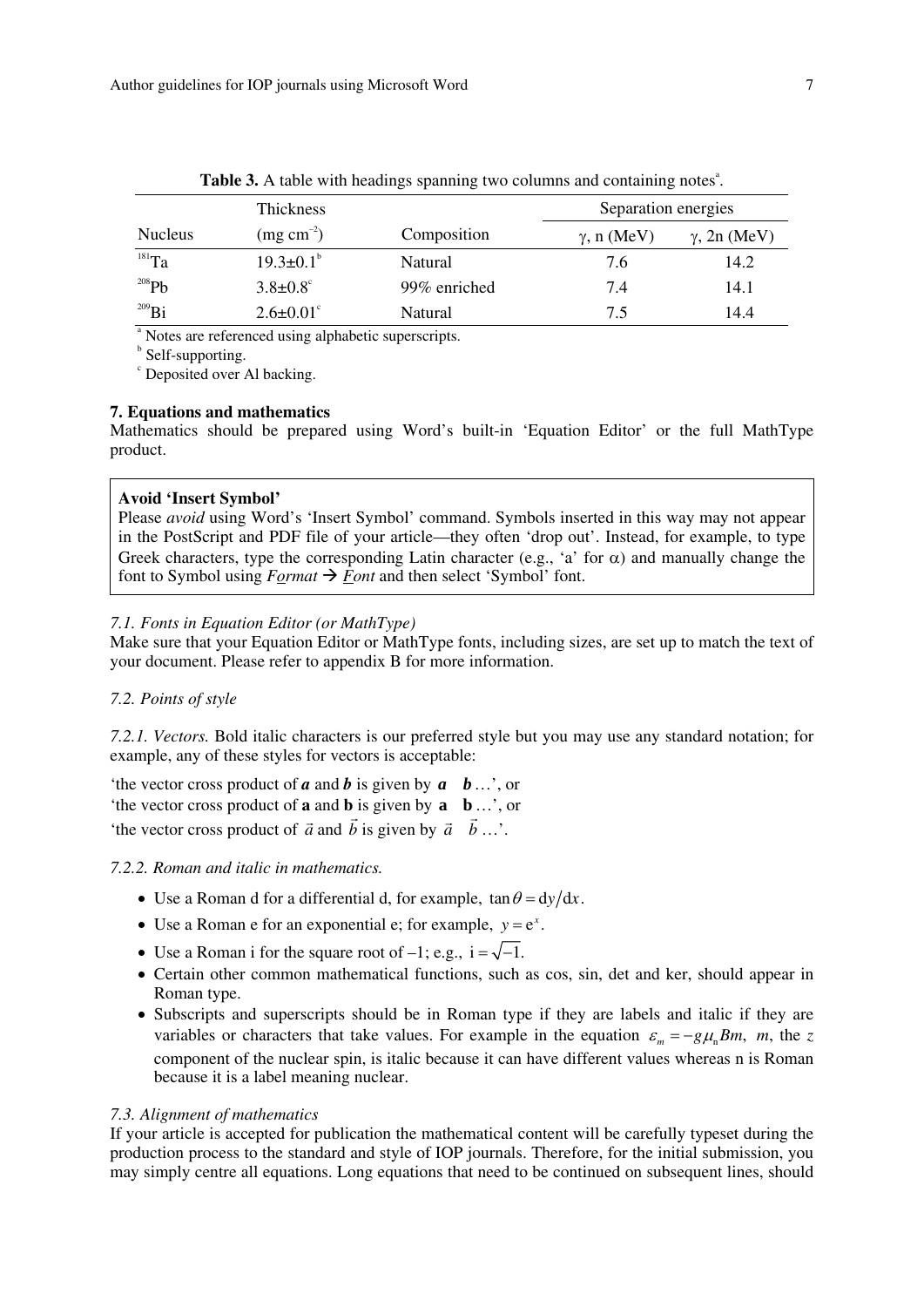start flush left, continuation lines should be indented by about 25 mm. Equations should be split at mathematically sound points, immediately before  $=$ ,  $+$  or  $-$  signs or between terms multiplied together. The connecting signs are not repeated and appear only at the beginning of the turned-over line. A multiplication sign should be added to the start of turned-over lines where the break is between two multiplied terms.

*7.3.1. Displayed equations: examples.* 

$$
_{k}(\vec{r}) \quad 2 \quad {}^{2/3}\exp\ i\vec{k}\ \vec{r} \tag{1}
$$

$$
C \t 12 \t x \t x \t r
$$
  
\n
$$
1 \t const \frac{r^2}{L^2} \Big|_{r}^{x} \frac{x dx}{x^2} \t ...
$$
  
\n
$$
1 \t const \frac{r^2}{L^2} \ln \frac{L}{r} \t ...
$$
  
\n(2)

However, if equations will fit on one line, do so; for example, (2) may also be formatted as:

C 12 
$$
x^2 + x^2 + 1
$$
 const  $\frac{r^2}{L^2} \frac{x dx}{x^2}$  ... 1 const  $\frac{r^2}{L^2} \ln \frac{L}{r}$  ... (3)

#### *7.4. Miscellaneous points*

- Except for simple examples, exponential expressions, especially those containing subscripts or superscripts, are clearer if the notation  $\exp \ldots$  is used. For instance,  $\exp i kx$  t and  $\exp z^2$  are preferred to  $e^{i kx - t}$  and  $e^{z^2}$ , but  $e^2$  is acceptable. Similarly, the square root sign  $\sqrt{\ }$  should only be used with relatively simple expressions, e.g.  $\sqrt{2}$  and  $\sqrt{a^2+b^2}$ , but in other cases the power  $1/2$  should be used.
- A two-line solidus should be avoided where possible; for example, use  $\sqrt{2}$  1

$$
\frac{1}{M_a} \quad \text{o} \quad d \quad \frac{|S_0|^2}{N} \quad \text{instead of} \quad \frac{1}{M_a} / \quad \text{o} \quad d \quad \frac{|S_0|^2}{N}
$$

- It is important to distinguish between  $\ln \log_e$  and  $\log \log_{10}$ .
- Braces, brackets and parentheses should be used in the following order: {[()]}. The same ordering of brackets should be used within each size. However, this ordering can be ignored if the brackets have a special meaning (e.g. if they denote an average or a function).
- Decimal fractions should always be preceded by a zero: for example 0.123 *not* .123 (note, do not use commas, use decimal points).
- Equations that are referred to in the text should be numbered with the number on the right-hand side.

## *7.5. Equation numbering*

Equations should be numbered sequentially throughout the text (i.e.,  $(1)$ ,  $(2)$ ,  $(3)$ ,...) or numbered by section (i.e.,  $(1.1)$ ,  $(1.2)$ ,  $(2.1)$ , ...) depending on your preference. In articles with several appendices equation numbering by section is useful in the appendices even when sequential numbering has been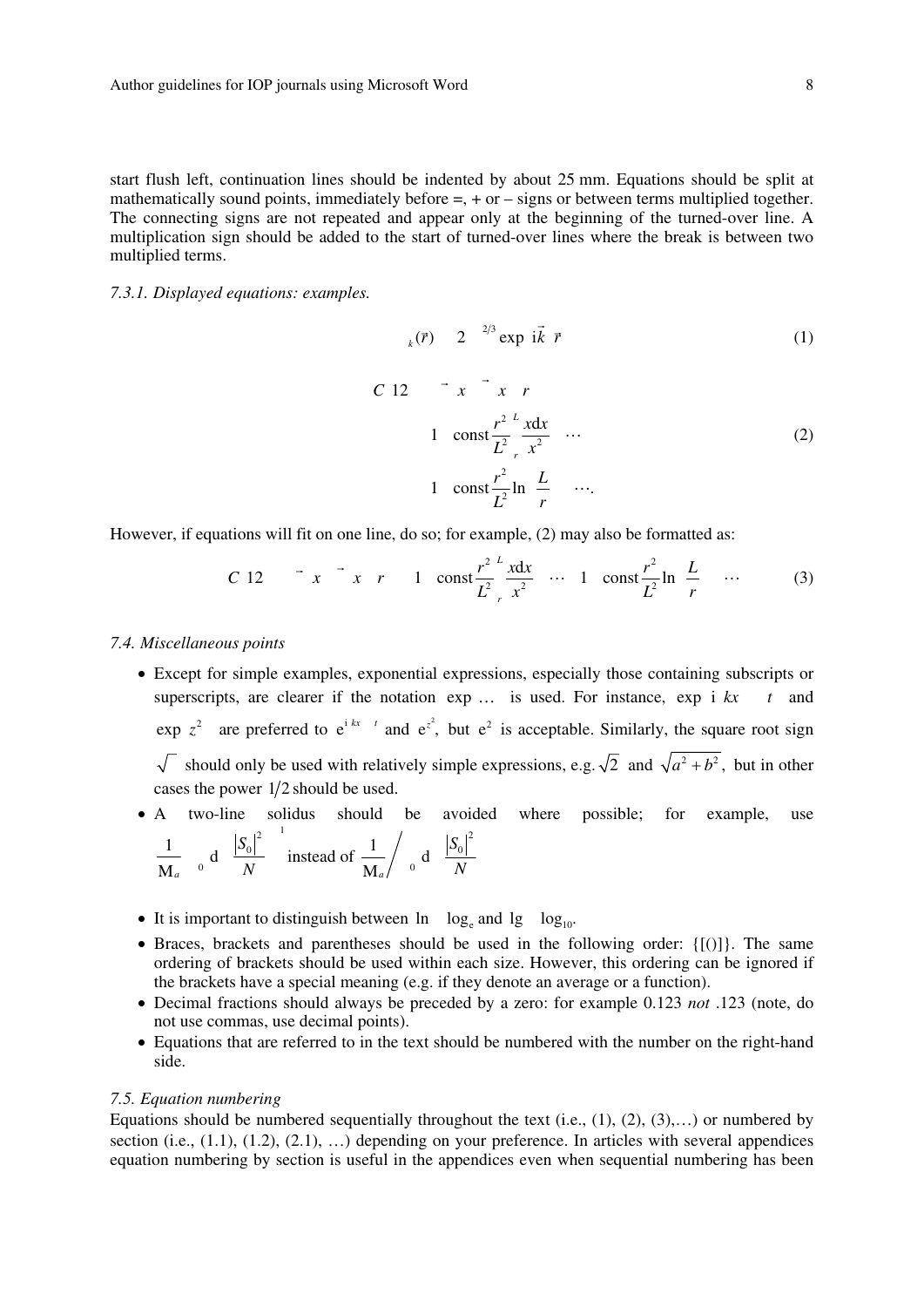used throughout the main body of the text: for example, A.1, A.2,…, B.1, B.2,…. When referring to an equation in the text:

- always put the equation number in brackets—e.g. 'as in  $(2)'$  or 'as in  $(2.1)'$ ;
- it is not normally necessary to include the word 'equation' before the number.

## **8. References**

## *8.1. General*

As part of the production system for IOP journals, online versions of references will, wherever possible, be linked electronically using IOP's HyperCite™ technology. What this means is that readers of your article will be able to link from the references to the abstract or full text of the cited articles. Whether a particular reference can be linked will depend on what type of publication it is (journal articles are more likely to be linked than books and reports) and when it was published. In order to link as many of your references as possible, it is important that your references are accurate, complete and formatted using the guidelines below. The time and effort spent in preparing your reference list is extremely worthwhile and is one way to enhance your article.

## *8.2. What should a reference contain?*

A complete reference should provide the reader with enough information to locate the article concerned, whether published in print or electronic form, and should, depending on the type of reference, consist of:

- family name(s) and initials of all authors:
- titles of journal articles (optional);
- year of publication;
- title of journal, book or other publication;
- volume number;
- editor(s), if any;
- town of publication and publisher for *books*;
- page numbers.

## *8.3. Types of reference*

The structure of a particular reference depends on whether it is:

- to a printed journal article;
- to an electronic journal article;
- to a preprint (e.g., ArXiv);
- to a book, conference proceeding or report.

#### *8.4. Reference lists*

The reference list comes at the end of an article and consists of an *unnumbered* 'References' section containing references sorted according to the Harvard (alphabetic) or Vancouver (numeric) referencing style.

- All author's names should be given except where there are more than ten when only the first should be given followed by *et al*.
- Names of collaborations should be included, e.g. Thomas J E *et al* (for the FFAST Collaboration).
- If you are unsure of the correct abbreviation for a journal title it is best to leave the title in full.

The terms *loc. cit.* and *ibid* should not be used.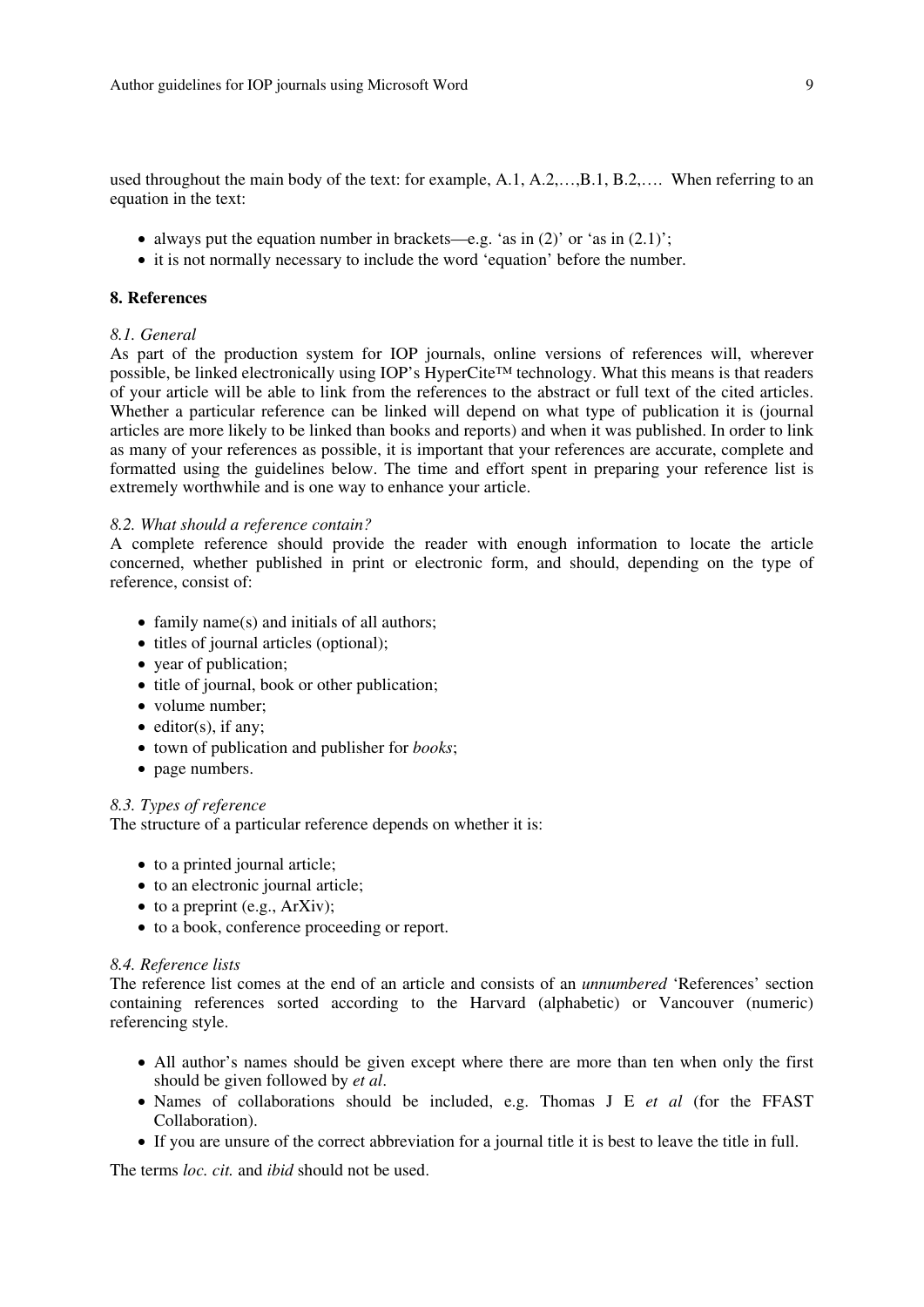- Unpublished conferences and reports should generally not be included in the reference list if they are in a published form elsewhere.
- Articles in the course of publication should have an article title, the journal submitted to or a preprint number.
- A thesis submitted for a higher degree (giving the name of the institution where the work was done) may be included in the reference list if it has not been superseded by a published article and is available through a library.

## *8.5. Harvard and Vancouver reference styles*

Two different styles of referencing are in common use: the Harvard (alphabetic) system and the Vancouver (numeric) system. All IOP journals allow the use of the Harvard *or* Vancouver system (you can use the style you prefer), **apart from** the following journals:

- *Physics in Medicine and Biology* and
- *Physiological Measurement*

for which the Harvard system must be used.

*8.5.1. Harvard system.* Using the Harvard system, the name of the author appears in the text together with the year of publication. Either the year or the name and year are in parentheses, depending on the context. Some points of style are

- Where there are only two authors both names should be given in the text; if there are more than two authors only the first name should appear followed by *et al*.
- When two or more references to work by one author or the same group of authors occur for the same year they should be identified by including a, b, etc after the year (e.g. 1986a).
- If several references to different pages of the same article occur the appropriate page number may be given in the text, for example Kitchen (1982, p 39).

## **Examples**:

- Binzoni T, Leung T S, Boggett D and Delpy D T 2002 A new near infrared laser-Doppler flowmeter for deep tissue perfusion monitoring *MAGMA* **14** 74–5
- Binzoni T, Leung T S, Boggett D and Delpy D T 2003 Non-invasive laser Doppler perfusion measurements of large tissue volumes and human skeletal muscle blood RMS velocity *Phys. Med. Biol.* **48** 2527–49
- Kendall M A F and Quinlan N J 2004 Intradermal ballistic delivery of micro-particles into excised human skin for drug and vaccine applications *J. Biomech.* **37** 1733–41
- Kendall M A F, Quinlan N J, Thorpe S J, Ainsworth R W and Bellhouse B J 2004a Measurements of the gas and particle flow within a converging-diverging nozzle for high speed powdered vaccine and drug delivery *Exp.Fluids* **37** 128–36

Kendall M A F, Rishworth S, Carter F and Mitchell T 2004b Effects of relative humidity and temperature on the ballistic delivery of micro-particles to excised porcine skin *J. Invest. Dermatol.* **122** 739–46

The above references might be cited in the text as

- Binzoni *et al (*2002) showed that ...
- ... may depend on the initial conditions (Binzoni *et al* 2003, Kendall and Quinlan 2004)
- postulated by Kendall *et al (*2004a, b)

*8.5.2. Vancouver system.* In this system the reference list gives the references in the numerical order in which they are cited in the text. To cite a reference using this system the reference list number is given within square brackets, like this [2], or for two or more entries, [2,5,7*–*9].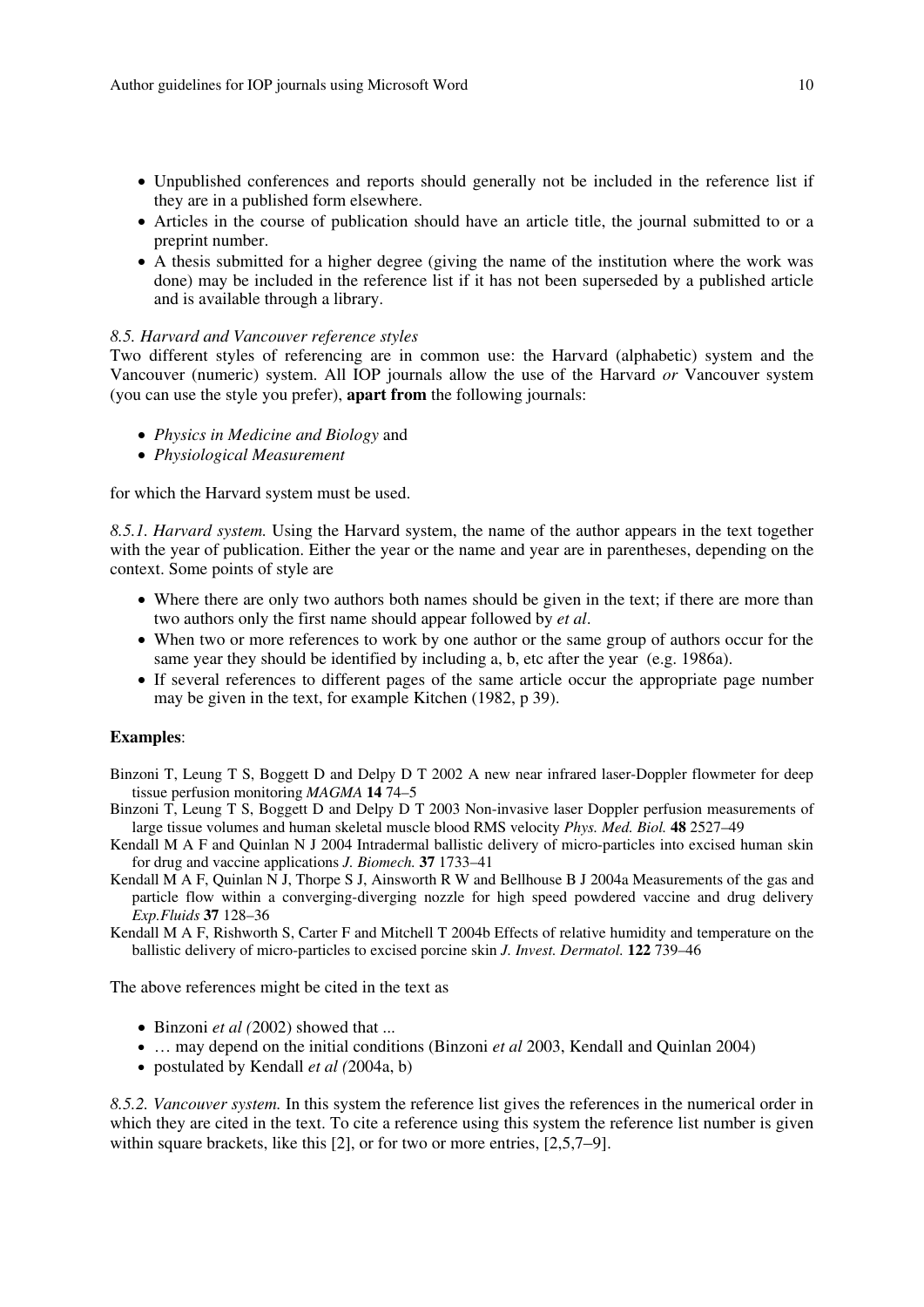## **Examples**:

- [1] Strite S and Morkoc H 1992 *J. Vac. Sci. Technol.* B **10** 1237
- [2] Jain S C, Willander M, Narayan J and van Overstraeten R 2000 *J. Appl. Phys.* **87** 965 Kendall M A F and Quinlan N J 2004 Intradermal ballistic delivery of micro-particles into excised human skin for drug and vaccine applications *J. Biomech.* **37** 1733--41
- [3] Nakamura S, Senoh M, Nagahama S, Iwase N, Yamada T, Matsushita T, Kiyoku H and Sugimoto Y 1996 *Japan. J. Appl. Phys.* **35** L74

#### **Points to note**

- Apart from the numbering of references, the structure of individual entries in a Vancouver list is identical to that in a Harvard list.
- Reference [2], above, contains two discrete references. This is permissible, **but** each discrete reference should start on a new line (never just separate references by a period or semicolon) and should contain full article information (author(s), year, title of journal, volume, pages).

#### *8.6. Formatting references*

The detailed structure of references, i.e., the formatting rules discussed below, *are the same for both the Vancouver and Harvard systems.*

*8.6.1. References to printed journal articles.* A normal reference to a journal article contains three different fonts as listed in table 4.

| Element                  | Style       |
|--------------------------|-------------|
| <b>Authors</b>           | Roman type  |
| Year                     | Roman type  |
| Article title (optional) | Roman type  |
| Journal title            | Italic type |
| Volume number            | Bold type   |
| Page numbers             | Roman type  |

**Table 4.** Font styles for a reference to a journal article.

## **Points to note**

- The authors should be in the form: family name (with only the first letter capitalized) followed by the initials with no periods after the initials. Authors should be separated by a comma except for the last two which should be separated by 'and' with no comma preceding it.
- The article title (if given) should be in lower case letters, except for an initial capital, and should follow the year.
- The journal title should be abbreviated and in italic. If a journal has several parts denoted by different letters the part letter should be inserted after the journal in Roman type, e.g. *Phys*. *Rev*. A.
- Both the initial and final page numbers should be given where possible. The final page number should be in the shortest possible form and separated from the initial page number by dash, e.g. 1203–14, i.e. the numbers '12' are not repeated.

*8.6.2. References to preprints.* For preprints there are two distinct cases. Where the article has been published in a journal and the preprint is supplementary information it should be given as in [1], below, when the only reference available is the preprint it should be given as in [2]:

[1] Kunze K 2003 T-duality and Penrose limits of spatially homogeneous and inhomogeneous cosmologies *Phys. Rev.* D **68** 063517 (*Preprint* gr-qc/0303038)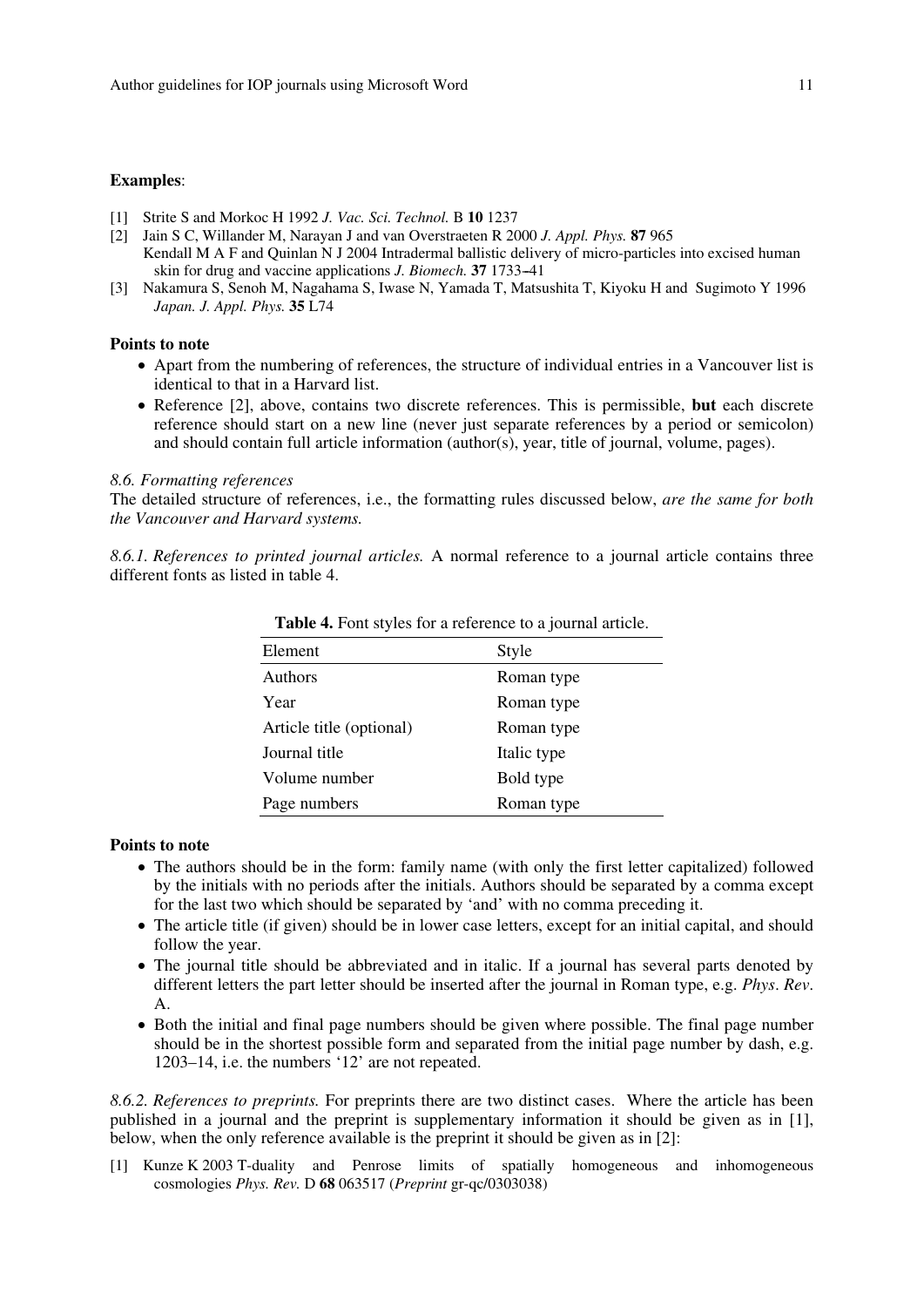[2] Milson R, Coley A, Pravda V and Pravdova A 2004 Alignment and algebraically special tensors *Preprint* gr-qc/0401010

*8.6.3. References to electronic-only journals.* Article numbers are usually given with no page ranges as most electronic-only journals start each article on page 1. For New Journal of Physics (article number may have from one to three digits) see [1], for SISSA journals the volume is divided into monthly issues and these form part of the article number, as in [2]and [3]

- [1] Fischer R 2004 Bayesian group analysis of plasma-enhanced chemical vapour deposition data *New. J. Phys.* **6** 25
- [2] Horowitz G T and Maldacena J 2004 The black hole final state *J. High Energy Phys.* JHEP02(2004)008
- [3] Bentivegna E, Bonanno A and Reuter M 2004 Confronting the IR fixed point cosmology with high-redshift observations *J. Cosmol. Astropart. Phys.* JCAP01(2004)001.

*8.6.4. References to books, conference proceedings and reports.* These are similar to journal references, but have only two different fonts (see table 5).

| $\mu$ occedings and reports.          |              |  |  |  |  |  |
|---------------------------------------|--------------|--|--|--|--|--|
| <b>Element</b>                        | <b>Style</b> |  |  |  |  |  |
| <b>Authors</b>                        | Roman type   |  |  |  |  |  |
| Year                                  | Roman type   |  |  |  |  |  |
| Book title                            | Italic type  |  |  |  |  |  |
| Editors                               | Roman type   |  |  |  |  |  |
| Place (city, town etc) of publication | Roman type   |  |  |  |  |  |
| Publisher                             | Roman type   |  |  |  |  |  |
| Volume                                | Roman type   |  |  |  |  |  |
| Page number(s)                        | Roman type   |  |  |  |  |  |

| <b>Table 5.</b> Font styles for references to books, conference |  |
|-----------------------------------------------------------------|--|
| proceedings and reports.                                        |  |

## **Points to note**

- Book titles should have initial capital letters for all except minor words. Words such as Proceedings, Symposium, International, Conference, Second, etc should be abbreviated to *Proc*., *Symp*., *Int*., *Conf*., *2nd*, respectively, but the rest of the title should be given in full, followed by the date (normally the year is sufficient) of the conference and the town or city where the conference was held. For Laboratory Reports the Laboratory should be given wherever possible, e.g. *Argonne National Laboratory Report*.
- Some books are volumes within series (see examples [4] below). In these cases the series information should come immediately after the title, in parentheses, with the series title in italic, but the volume in Roman.
- The volume number, for example vol 2, should be followed by the editors, if any, in a form such as 'ed A J Smith and P R Jones'. Use *et al* if there are more than two editors. Next comes the town of publication and publisher, within brackets and separated by a colon, and finally the page numbers preceded by p if only one number is given or pp if several numbers are given.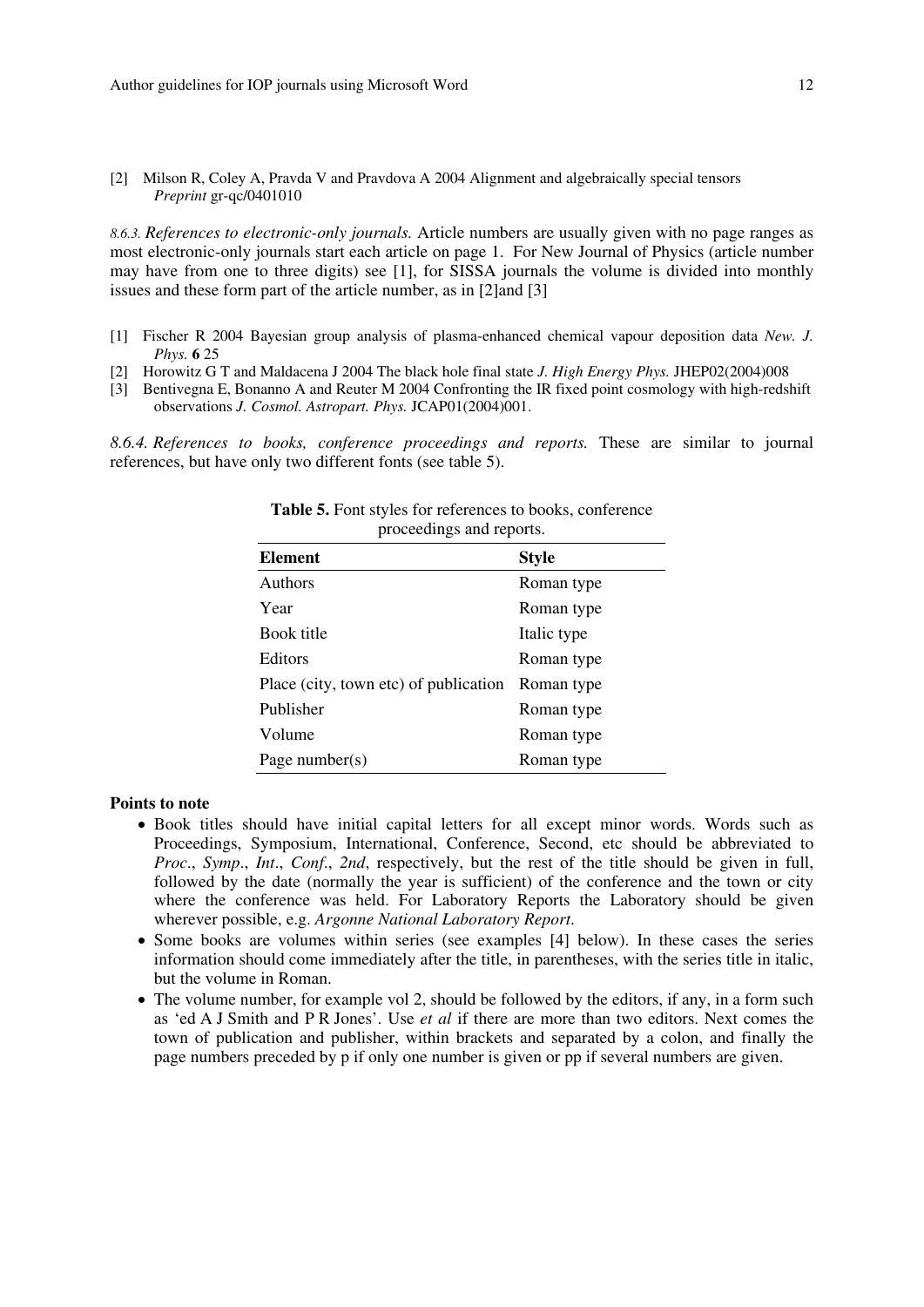## **Examples:**

- [1] Kurata M 1982 *Numerical Analysis for Semiconductor Devices* (Lexington, MA: Heath)
- [2] Caplar R and Kulisic P 1973 *Proc. Int. Conf. on Nuclear Physics (Munich)* vol 1 (Amsterdam: North-Holland/American Elsevier) p 517
- [3] Szytula A and Leciejewicz J 1989 *Handbook on the Physics and Chemistry of Rare Earths* vol 12, ed K A Gschneidner Jr and L Erwin (Amsterdam: Elsevier) p 133
- [4] Kuhn T, Binder E, Rossi F, Lohner A, Rick K, Leisching P, Leitenstorfer A, Elsaesser T and Stolz W 1994 Coherent excitonic and free-carrier dynamics in bulk GaAs and heterostructures *Coherent Optical Interactions in Semiconductors: Proc. NATO Advanced Research Workgroup (Cambridge, UK, 11*–*14 August 1993) (NATO Advanced Study Institute, Series B: Physics* vol 330*)* ed R T Phillips (New York: Plenum) pp 33–62

## **9. Cross referencing**

You should not use Word's built-in cross-referencing facilities. Instead, you should type the number of the figure, table, reference, section etc that you wish to cross-reference.

## **Appendix A. Embedding graphics in a Microsoft Word document**

A.1. How to embed graphics into a Word document

- Create a graphic in one of the formats Word is able to import (for example, TIFF, JPG, EPS etc).
- From the *Insert* menu, select *Picture*  $\rightarrow$  *From File*... (see figure A1).
- When the 'Insert Picture' dialog box is displayed, click on the *Insert* button on the bottom right corner of the dialog box (see figure A2).
- Select the *Insert* option (see figure A2). This will make sure that the graphic is saved with (embedded into) the Word document.



**Figure A1.** Inserting a graphic into a Word document.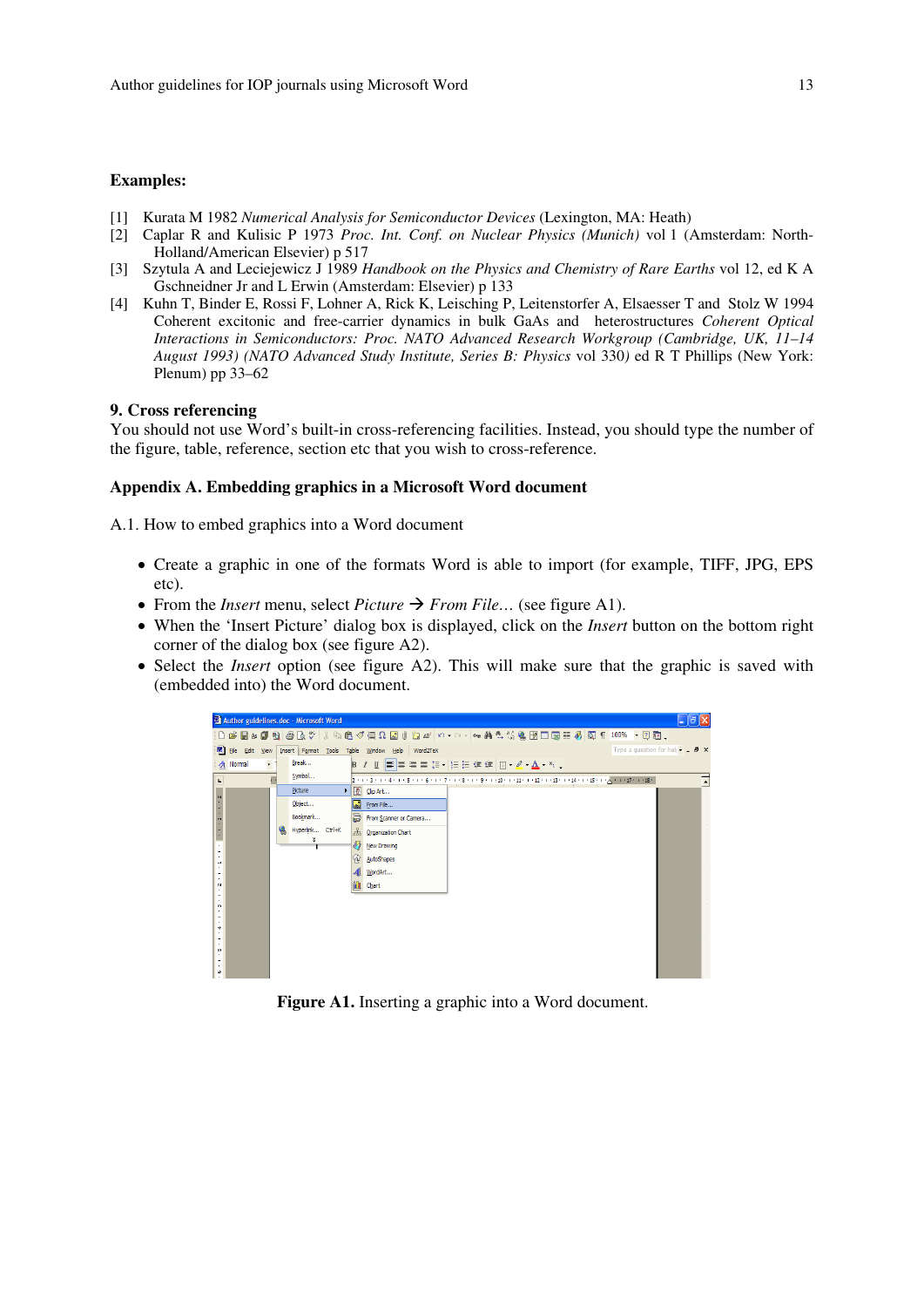| <b>Insert Picture</b>   |                |              |                                                                                                                                                                                                                                                                                                                                                                                                                        |                                |
|-------------------------|----------------|--------------|------------------------------------------------------------------------------------------------------------------------------------------------------------------------------------------------------------------------------------------------------------------------------------------------------------------------------------------------------------------------------------------------------------------------|--------------------------------|
| Look in:                | _jconfproc     |              | $\leftarrow$ $\bigcirc$ $\bigcirc$ $\times$ $\bigcirc$ $\bigcirc$ $\bigcirc$ $\bigcirc$ $\bigcirc$ $\bigcirc$ $\bigcirc$ $\bigcirc$ $\bigcirc$ $\bigcirc$ $\bigcirc$ $\bigcirc$ $\bigcirc$ $\bigcirc$ $\bigcirc$ $\bigcirc$ $\bigcirc$ $\bigcirc$ $\bigcirc$ $\bigcirc$ $\bigcirc$ $\bigcirc$ $\bigcirc$ $\bigcirc$ $\bigcirc$ $\bigcirc$ $\bigcirc$ $\bigcirc$ $\bigcirc$ $\bigcirc$ $\bigcirc$ $\bigcirc$ $\bigcirc$ |                                |
| g<br>History            | 景点             |              |                                                                                                                                                                                                                                                                                                                                                                                                                        |                                |
| My Documents            | Graphics       | TextArea.eps |                                                                                                                                                                                                                                                                                                                                                                                                                        |                                |
| Desktop                 |                |              |                                                                                                                                                                                                                                                                                                                                                                                                                        |                                |
| $*$<br><b>Favorites</b> |                |              |                                                                                                                                                                                                                                                                                                                                                                                                                        |                                |
|                         |                |              |                                                                                                                                                                                                                                                                                                                                                                                                                        |                                |
| My Network              | File name:     |              |                                                                                                                                                                                                                                                                                                                                                                                                                        | Insert<br>$\blacktriangledown$ |
| Places                  | Files of type: |              | All Pictures (*.emf;*.wmf;*.jpg;*.jpeg;*.jfif;*.jpe;*.png; v                                                                                                                                                                                                                                                                                                                                                           | Insert                         |
|                         |                |              |                                                                                                                                                                                                                                                                                                                                                                                                                        | Link to File                   |
|                         |                |              |                                                                                                                                                                                                                                                                                                                                                                                                                        | Insert and Link                |

Figure A2. Embedding a graphic into a Word document.

## **A.2. Copy and pasting graphics into a Word document**

• If the application you are using to prepare your illustrations does not export or save the graphics in a format that Word is able to import, or you have difficulty exporting the graphic, you should copy and paste the graphic into the Word document. **Note** that you may need to use the *Edit*  $\rightarrow$ *Paste Special*... option to correctly paste the graphic into your Word document.

## **Appendix B. Math fonts**

## *B.1. Math fonts and Microsoft Word*

Greek mathematical symbols should be formatted using the 'Symbol' font. Text and non-Greek characters/variables should be formatted using 'Times' (sometimes called 'Times Roman' or 'Times New Roman' depending your computer setup). Sections B.1.1. and B.1.2. show how to set up the font sizes and styles in Word's 'Equation Editor'.

## **Avoid 'Insert Symbol'**

Please *avoid* using Word's 'Insert Symbol' command. Symbols inserted in this way may not appear in the PostScript and PDF file of your article—they often 'drop out'. Instead, for example, to type Greek characters, type the corresponding Latin character (e.g., 'a' for  $\alpha$ ) and manually change the font to Symbol using  $F_{Q}$  *Font* and then select 'Symbol' font.

## *B.1.1 To set font sizes in Equation Editor*

- Create a new document and insert an equation (*Insert*  $\rightarrow$  *Object*).
- Double-click the equation to bring up the equation toolbar (see figure B1).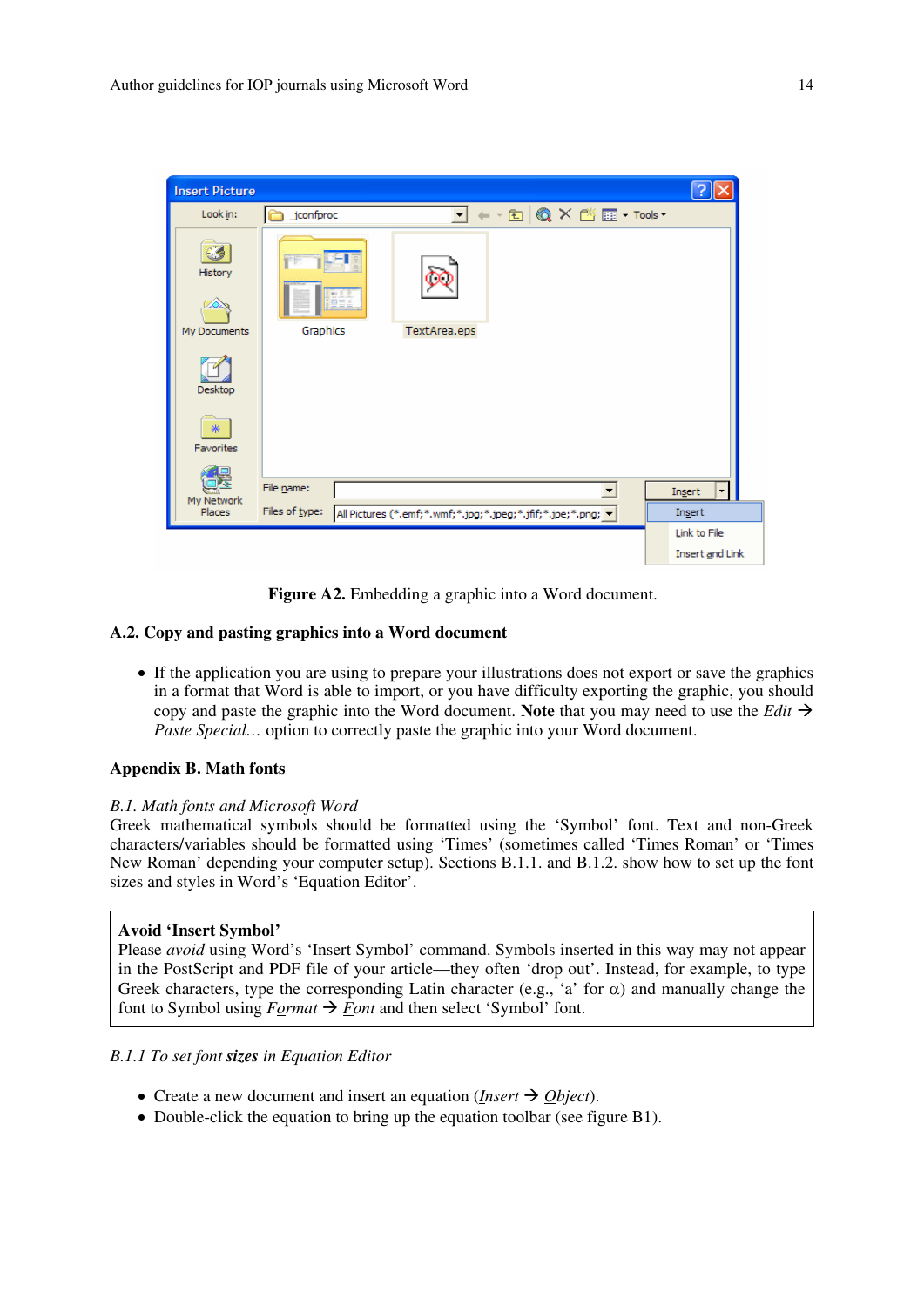| <b>Ed Document1 - Microsoft Word</b>                                             |                                                                                        |                                                                                            |  |  |  |  |  |  |
|----------------------------------------------------------------------------------|----------------------------------------------------------------------------------------|--------------------------------------------------------------------------------------------|--|--|--|--|--|--|
| Edit View Format Style Size Window Help<br>Eile                                  |                                                                                        |                                                                                            |  |  |  |  |  |  |
| $-1$ + 2 + 1<br>duunnumismuunnumi<br><b>F1</b><br>۰.,<br><u>'emmunmennmummun</u> | v Eull<br><b>Subscript</b><br>Sub-Subscript<br>Symbol<br>Sub-Symbol<br>Other<br>Define | $5 + 1 + 6 + 1 + 7 + 1 + 8 + 1 + 9 + 1 + 10 + 1 + 11 + 1 + 12 + 1 + 13 + 1 + 14 + 12 + 15$ |  |  |  |  |  |  |
|                                                                                  |                                                                                        |                                                                                            |  |  |  |  |  |  |
|                                                                                  |                                                                                        |                                                                                            |  |  |  |  |  |  |



• Select *Size*  $\rightarrow$  *Define* to display the 'Sizes' dialog box (see figure B2). Type in the following values:

| Full:                      | 11pt            |
|----------------------------|-----------------|
| Subscript/Superscript:     | 8 <sub>pt</sub> |
| Sub-Subscript/Superscript: | 6 <sub>pt</sub> |

The remaining options can be set as follows:

| Symbol:     | 15pt (or other value if you prefer) |
|-------------|-------------------------------------|
| Sub-symbol: | 10pt (or other value if you prefer) |

| <b>Sizes</b>              |                  |                     |                 |
|---------------------------|------------------|---------------------|-----------------|
| Full                      | - Dt             |                     | OΚ              |
| Subscript/Superscript     | 8pt              | $(1 + B)^2$         | Cancel          |
| Sub-Subscript/Superscript | 6 pt             | $_{kp}$             |                 |
| Symbol                    | 15 <sub>pt</sub> | $\bm{h}_k$<br>$p=1$ | Apply           |
| Sub-symbol                | 10pt             |                     | <b>Defaults</b> |

**Figure B2.** Setting font sizes in Equation Editor.

## *B.1.2. To set font styles in Equation Editor*

- Create a new document and insert an equation.
- Double-click the equation to bring up the equation toolbar (see figure B1).
- Select *Style*  $\rightarrow$  *Define* to display the 'Styles' dialog box (see figure B3).
- Set the equation styles as shown in figure B3. Note that you may see 'Times' or 'Times Roman' on your computer rather than the 'Times New Roman' shown in figure B3. This will depend on your computer's configuration. **Make sure you use the same 'version' of 'Times' that you used for the text of your article**.